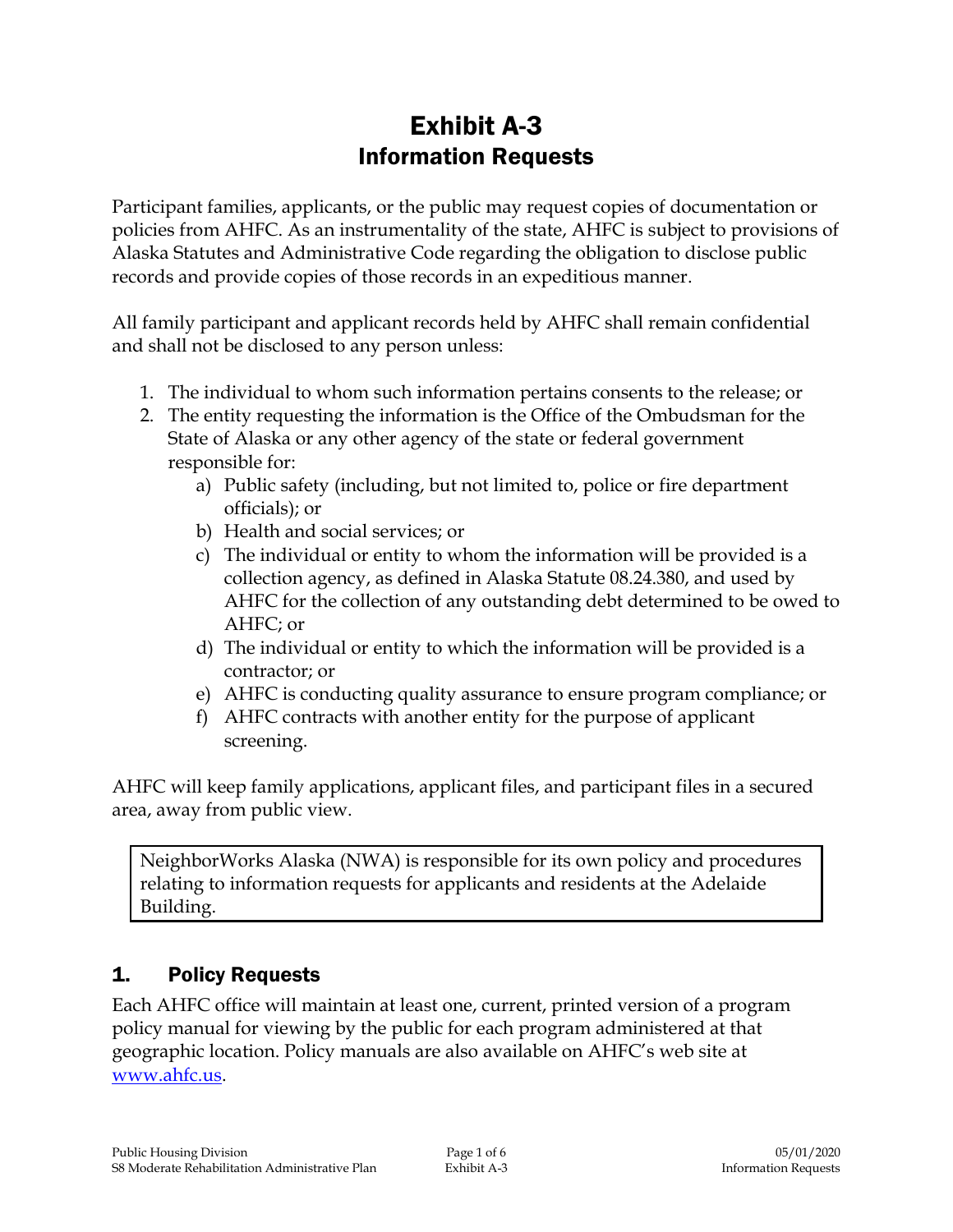For HUD regulations, persons may access these records at [www.gpo.gov.](http://www.gpo.gov/) The requestor may print his/her own copies of the Code of Federal Regulations (CFR).

## 2. FOIA Information Requests

The federal Freedom of Information Act (FOIA) requires AHFC to make certain records available to persons who request access to these records. The Corporate Communications Officer has the responsibility for responding to FOIA requests in a timely and appropriate manner.

FOIA requests for non-routine information can involve a charge for copying and research time. These potential charges, timeframes to respond, and the appeals process are referenced in the Release of Information Policies and Procedures maintained by Government Relations & Public Affairs.

# 3. Cooperation with Law Enforcement Agencies

AHFC will comply, on a case-by-case basis, with information requests from federal, state, or local law enforcement officers. AHFC will authenticate any request to release applicant or family information prior to release. AHFC will supply, upon legitimate request, (1) the current address, (2) Social Security number, when appropriate, or (3) photograph (if available) of any recipient of assistance.

# 4. Requests from Other Agencies

AHFC will comply, on a case-by-case basis and when appropriate, with information requests from federal, state, or local agencies. AHFC will authenticate any request to release applicant or family information prior to release.

## 4.A Attorney Requests

An attorney representing AHFC, a participant or applicant family, or other agency may contact AHFC for records in a family's file. These requests will be coordinated with AHFC's representative at the Attorney General's office.

## 4.B Subpoena Requests

AHFC may receive a subpoena from a court requesting copies of documents from a family's file. These requests will be coordinated with AHFC's representative at the Attorney General's office and the Housing Operations Director.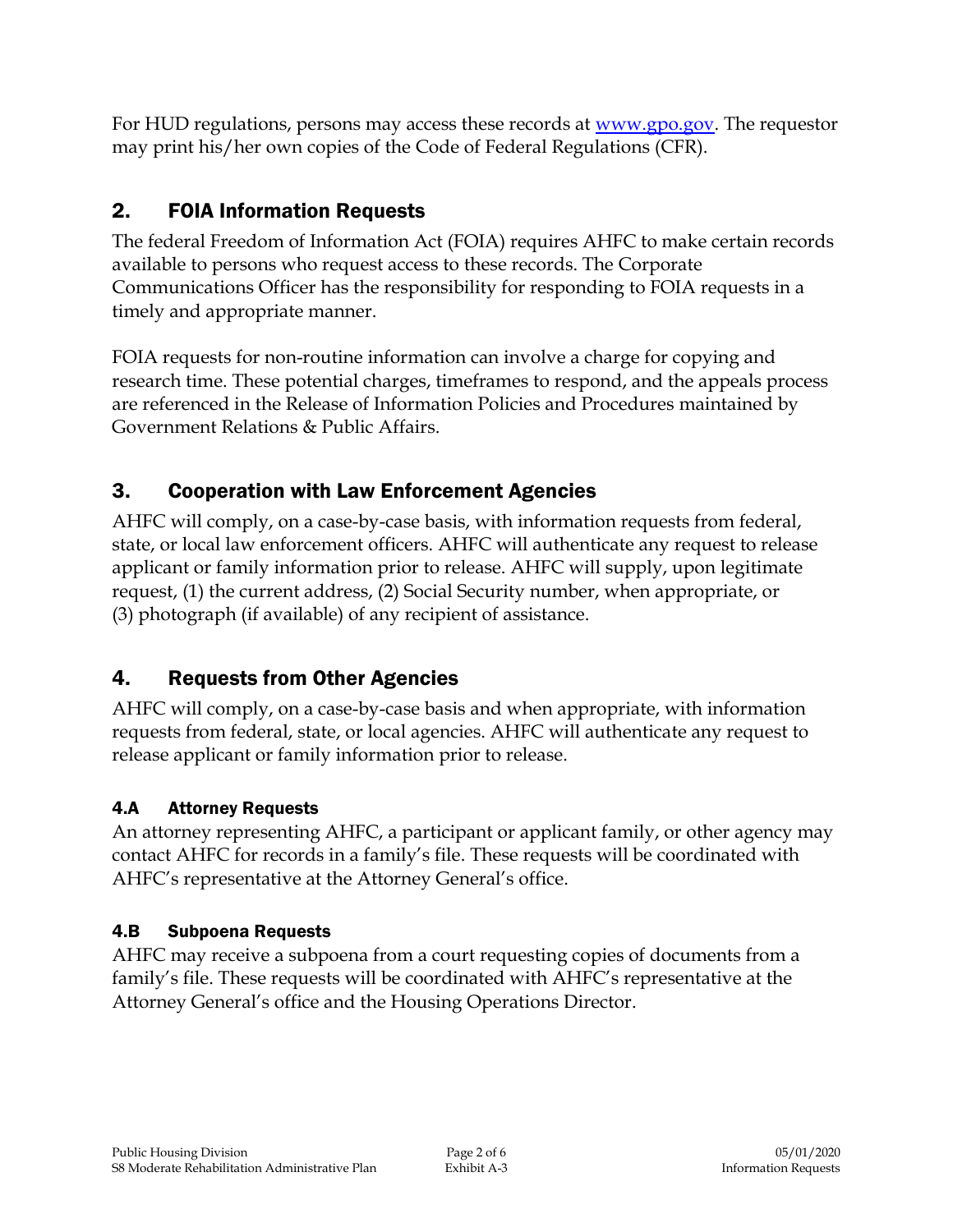## 5. Family Requests

Only authorized persons may request copies of a family's file. The request may be for all or part of a file.

#### 5.A Information Collection

### HUD Regulation 24 CFR 5.210(c)

Subpart B—Disclosure and Verification of Social Security Numbers and Employer Identification Numbers; Procedures for Obtaining Income Information (a) Purpose. This subpart B requires applicants for and participants in covered HUD programs to disclose, and submit documentation to verify, their Social Security Numbers (SSNs). This subpart B also enables HUD and PHAs to obtain income information about applicants and participants in the covered programs through computer matches with State Wage Information Collection Agencies (SWICAs) and Federal agencies, in order to verify an applicant's or participant's eligibility for or level of assistance. The purpose of this subpart B is to enable HUD to decrease the incidence of fraud, waste, and abuse in the covered programs.

(c) Federal preemption. This subpart B preempts any State law, including restrictions and penalties, that governs the collection and use of income information to the extent State law is inconsistent with this subpart.

### AHFC Policy

- 1. AHFC shall obtain financial information from state agencies only where a Memorandum of Agreement exists outlining the need for such information exchange – i.e., the Alaska Division of Public Assistance and the Alaska Department of Labor and Workforce Development.
- 2. AHFC shall obtain information related to cash benefits and wages only as they pertain to AHFC housing assistance programs.

#### 5.B Privacy Act and Confidentiality of Records

### HUD Regulation 24 CFR 5.212

(a) Compliance with the Privacy Act. The collection, maintenance, use, and dissemination of SSNs, EINs, any information derived from SSNs and Employer Identification Numbers (EINs), and income information under this subpart shall be conducted, to the extent applicable, in compliance with the Privacy Act (5 U.S.C. 552a) and all other provisions of Federal, State, and local law.

(b) Privacy Act notice. All assistance applicants shall be provided with a Privacy Act notice at the time of application. All participants shall be provided with a Privacy Act notice at each annual income recertification.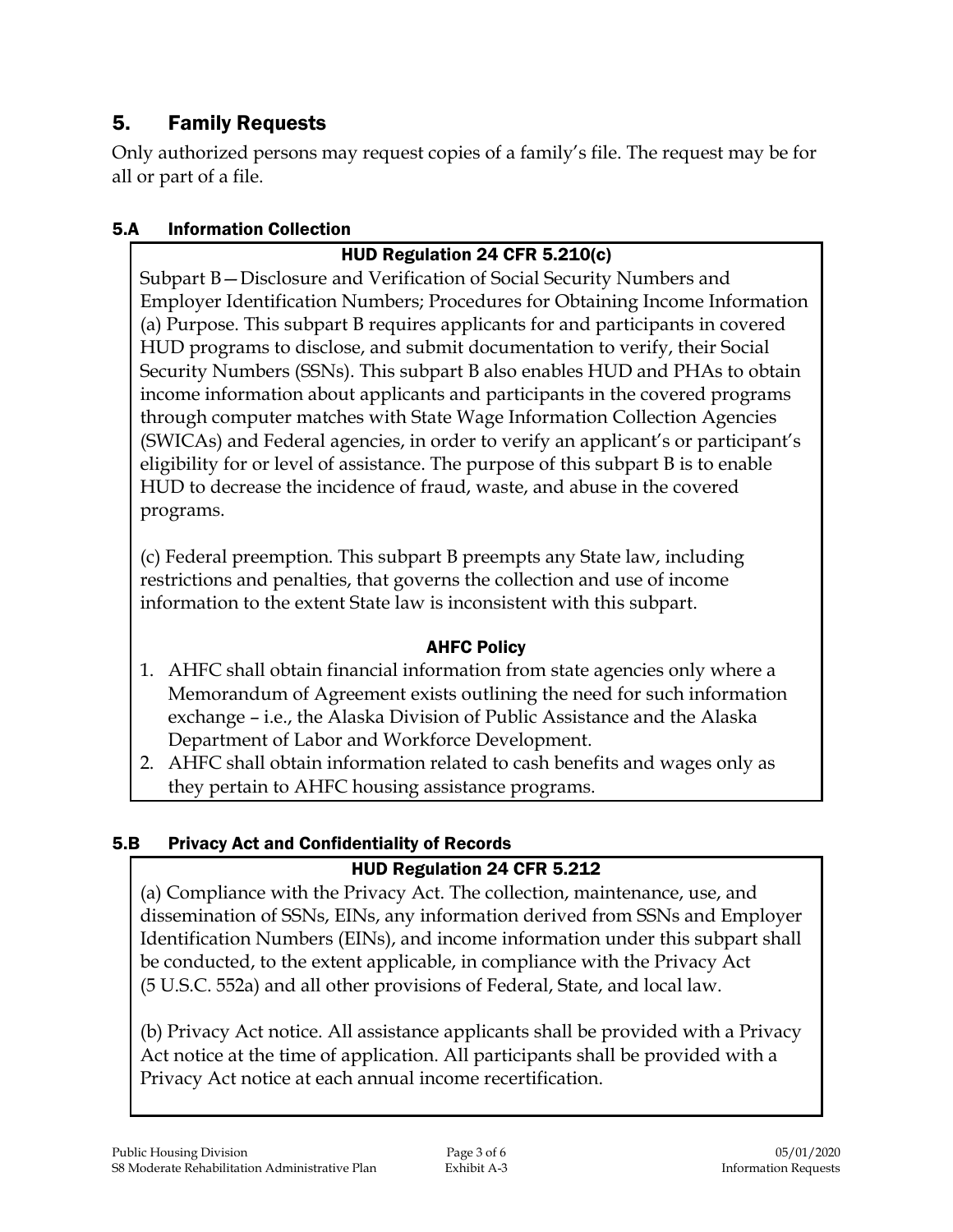### AHFC Policy

AHFC complies with 42 U.S. Code 3544, Preventing Fraud and Abuse in Housing and Urban Development Programs, in the collection, maintenance, use, and dissemination of Social Security Numbers (SSN), Employer Identification Numbers (EIN), and any information derived from SSNs and EINs. In conformance with the Authorization for the Release of Information/Privacy Act Notice, AHFC will gather, use, and retain income information accordingly. Violations of privacy laws can result in criminal charges under both the Federal Privacy Act and Alaska Statute, including AS 11.46.484, AS 11.46.740, and AS 23.20.110.

- 1. All assistance applicants are provided and required to sign a Privacy Act Notice at the time of eligibility determination.
- 2. All adult household members are required to sign a Privacy Act Notice as required in order to maintain a current version in the file.

## 5.C Releases of Information

AHFC has several types of release of information forms. All forms are available at each local AHFC office, and staff can help families decide which form is appropriate for each circumstance.

## 5.D File Review Appointment

When a family requests a copy of his or her file, AHFC will set an appointment with the family to review the file and determine which documents the family requires. If the number of pages is 20 or under, staff will make the copies for the family at that time and provide the copies at no cost to the family.

## 6. Documentation Fees

The U.S. Department of Housing and Urban Development (HUD) allows PHAs to set reasonable fees for providing copies of agency documents and records. This documentation includes electronic family information that is stored in AHFC's computer programs such as memos.

If the copies needed are over 20 pages, the cost is \$0.25 per page. The information will not be provided until payment in full is rendered. For families unable to pay the copy fee, see the Fee Waiver procedure below.

## 6.A Standard Agency Documents

Documents produced by AHFC for use in the normal course of business are provided to the public at no charge. Examples of these types of documents include blank applications, blank forms, grievance procedures, AHFC policy, and HUD regulations.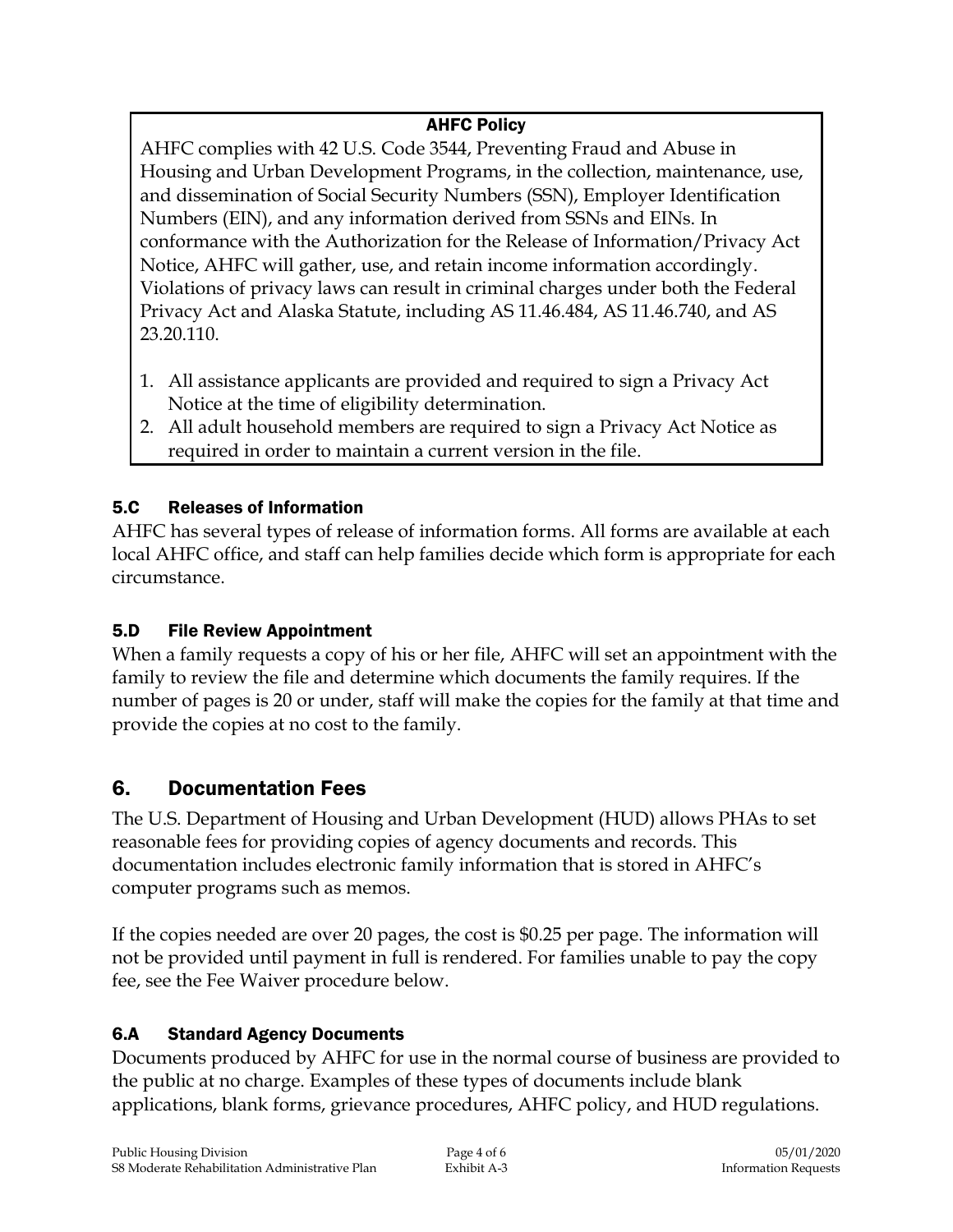If a person requests a large number of these documents (over an hour to produce), staff may schedule a date when these documents will be available to the requestor. Staff may have up to seven (7) business days to assemble the required documents.

#### 6.B Family File Records

Only authorized persons may request copies of a family's file. The request may be for all or part of a file. Not all documents in the file may be copied.

#### 1. EIV Printouts

A person may only have access to or copies of the portion of the EIV report that contains his/her information. Adults may have access to or copies of the portions of the EIV report that contain information pertaining to minor children in their custody.

These documents will be redacted from a family's file before any third party viewing. The exception is a review of the family file by persons authorized to audit or perform quality assurance.

- 2. Department of Labor Printouts Follow the rules pertaining to EIV printouts.
- 3. Housing Choice Voucher Owner/Landlord W-9s Only an owner or landlord may have access to or copies of the W-9 in the file.

These documents will be redacted from a family's file before any third party viewing. The exception is a review of the family file by persons authorized to audit or perform quality assurance.

#### 6.C Fee Waiver Request

Families that believe they are unable to pay for document copies may request a waiver. In order to qualify for a waiver, the family must complete and submit the Fee Waiver Request. The request must be submitted and approved by AHFC before any documentation copies are provided.

### 6.C.1. Poverty Guidelines

The Department of Health and Human Services publishes poverty guidelines for the state of Alaska annually. These are available in each policy manual as Poverty Guidelines for Alaska. Any family that falls at or below the poverty level (30 percent of area median income) is eligible to have document fees waived.